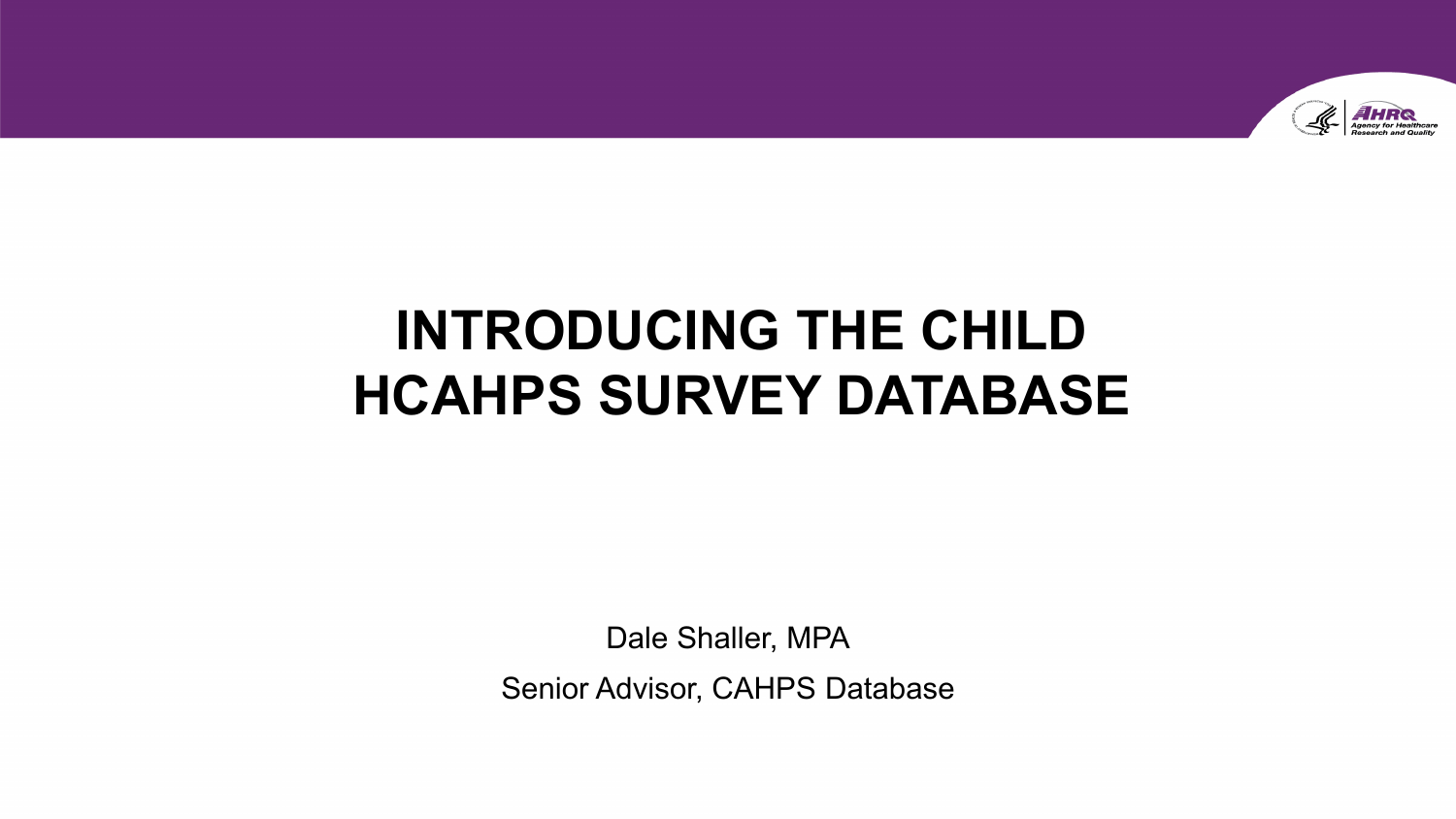# **CAHPS Database Overview**



- Participation is voluntary and open to all users of surveys supported by the Database
- Annual cycle of submissions and reporting
- Submissions vary from year to year and are not representative of the U.S.
- No organization-specific data are ever publicly reported
- Submitters complete a Data Use Agreement (DUA) to assure data privacy and protection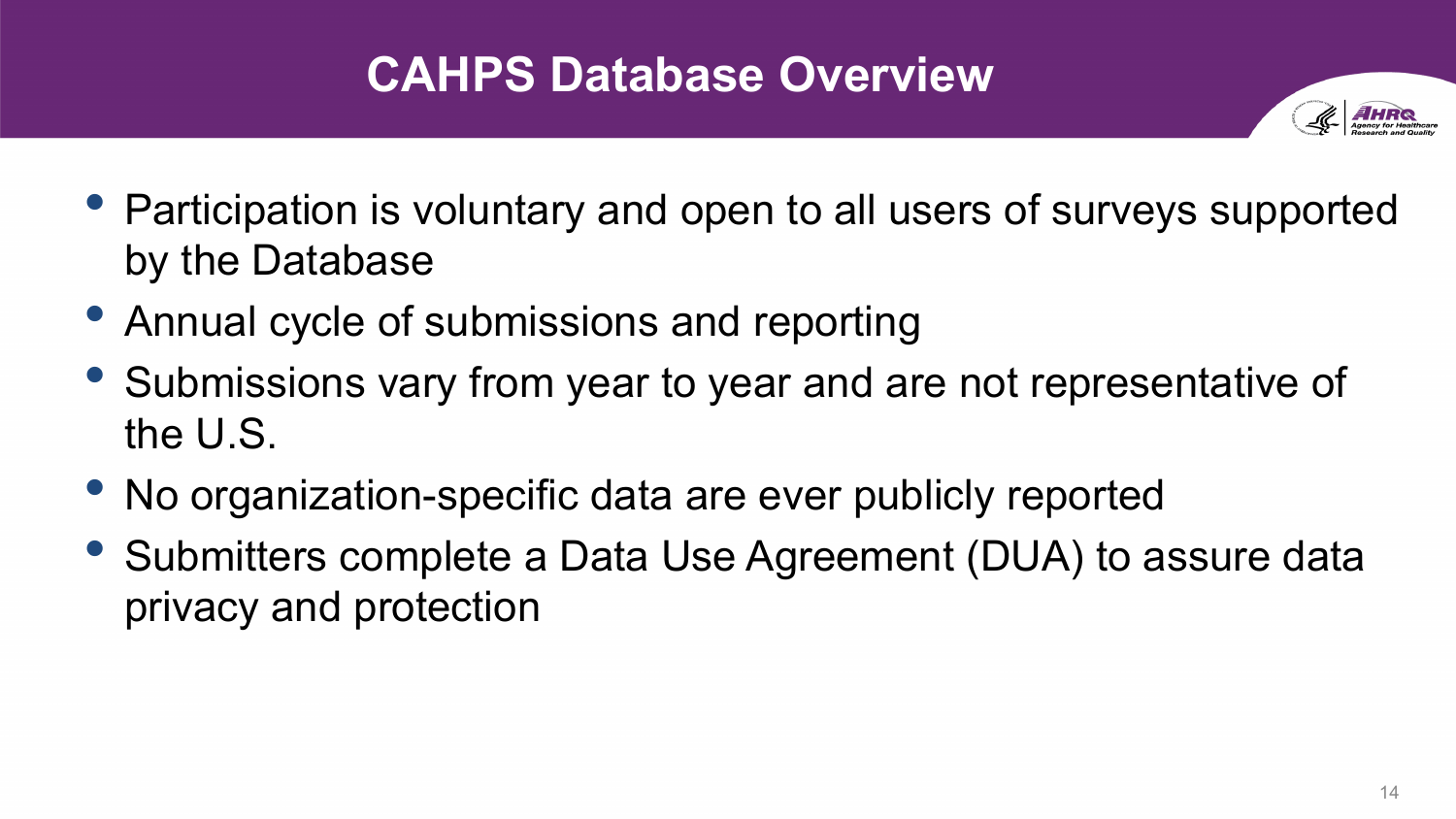#### **CAHPS Database Products**





**AHRQ Data Tools:** Online data portal for viewing, printing, and downloading data reports



**Private Feedback Reports**: Compare submitter results to Database averages



**Annual Chartbooks**: **Display** summary-level Database results



**Research Datasets**: De-identified data files for approved research projects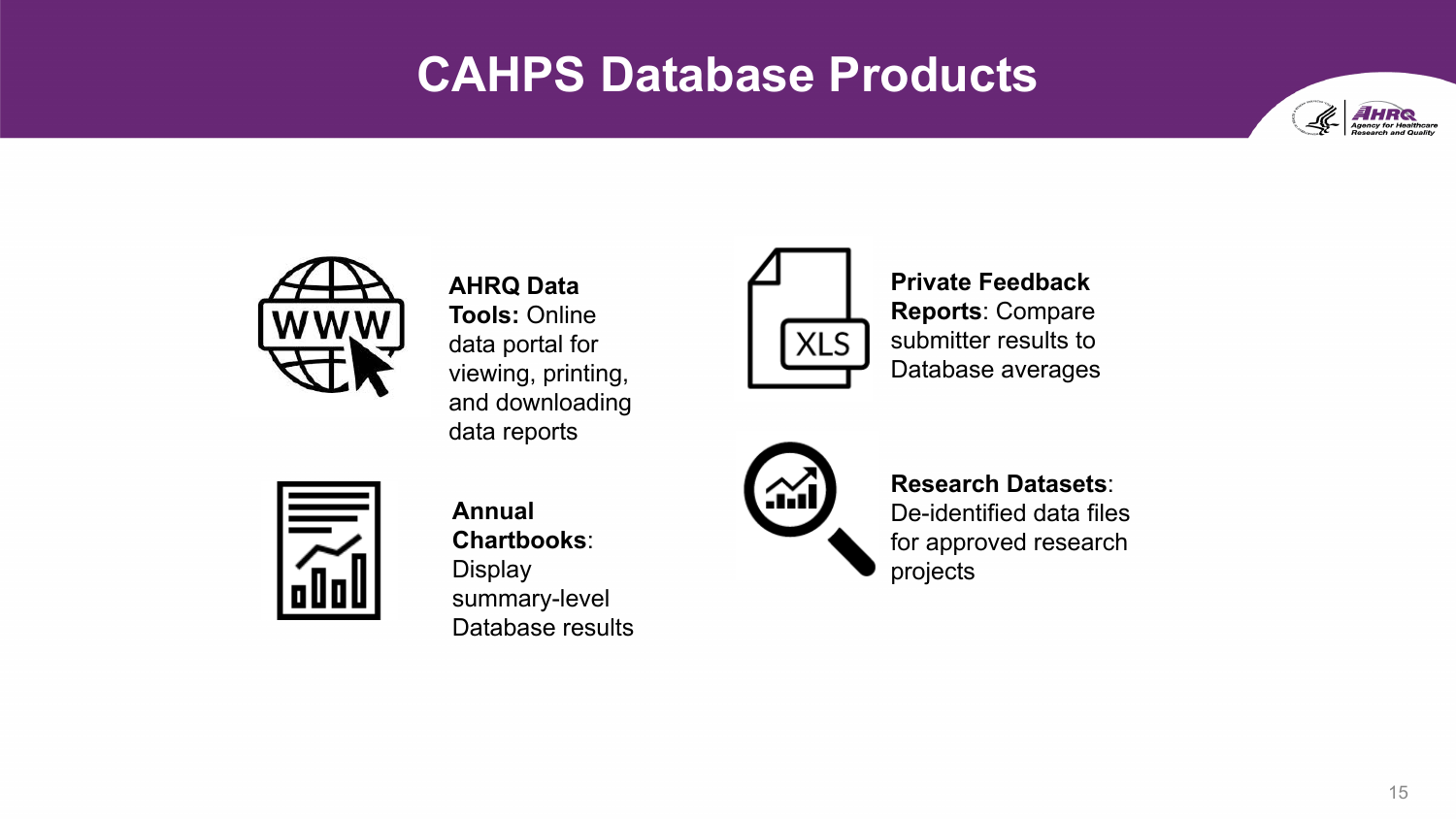# **Child HCAHPS Survey Database**



- Open to all users of the Child HCAHPS Survey
	- ► Free standing, self-governing children's hospitals
	- ► Children's hospitals within a hospital
	- $\blacktriangleright$  Pediatric units within a hospital
- Inaugural year (2022) is a pilot year designed to be as inclusive as possible
	- ► Includes all surveys collected in CY 2021
	- ► Surveys must conform to required specifications regarding question wording, question order, and demographics needed for case mix adjustment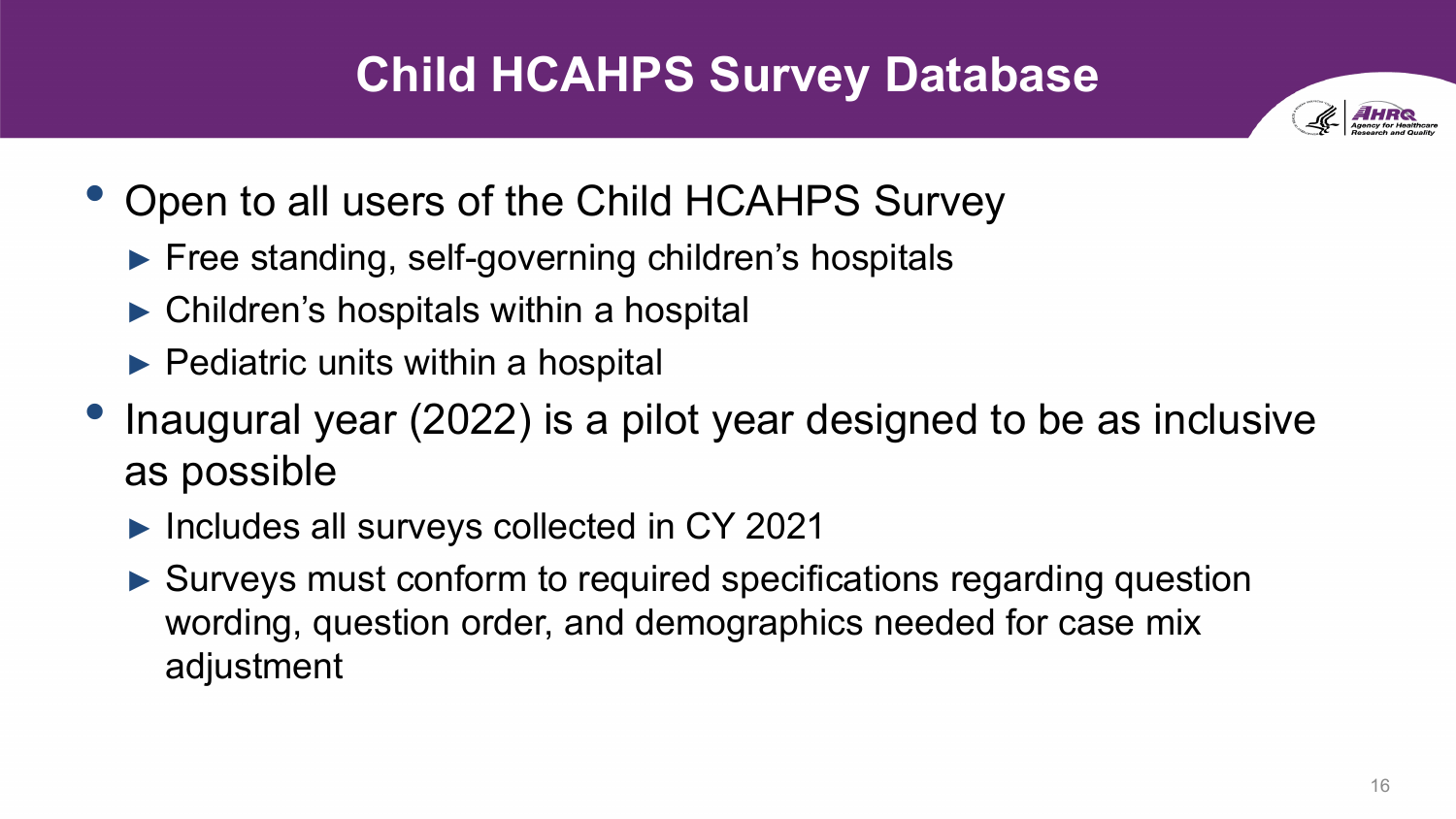# **Reporting Products: Chartbook**

- Survey highlights and key findings
- Summary-level composites and question items broken out by selected hospital characteristics, e.g.:
	- ► Region
	- ► Urban/rural
	- ► Bed size
	- ► Free-standing vs. hospital-within-hospital
	- ► Teaching status
- No individual hospital results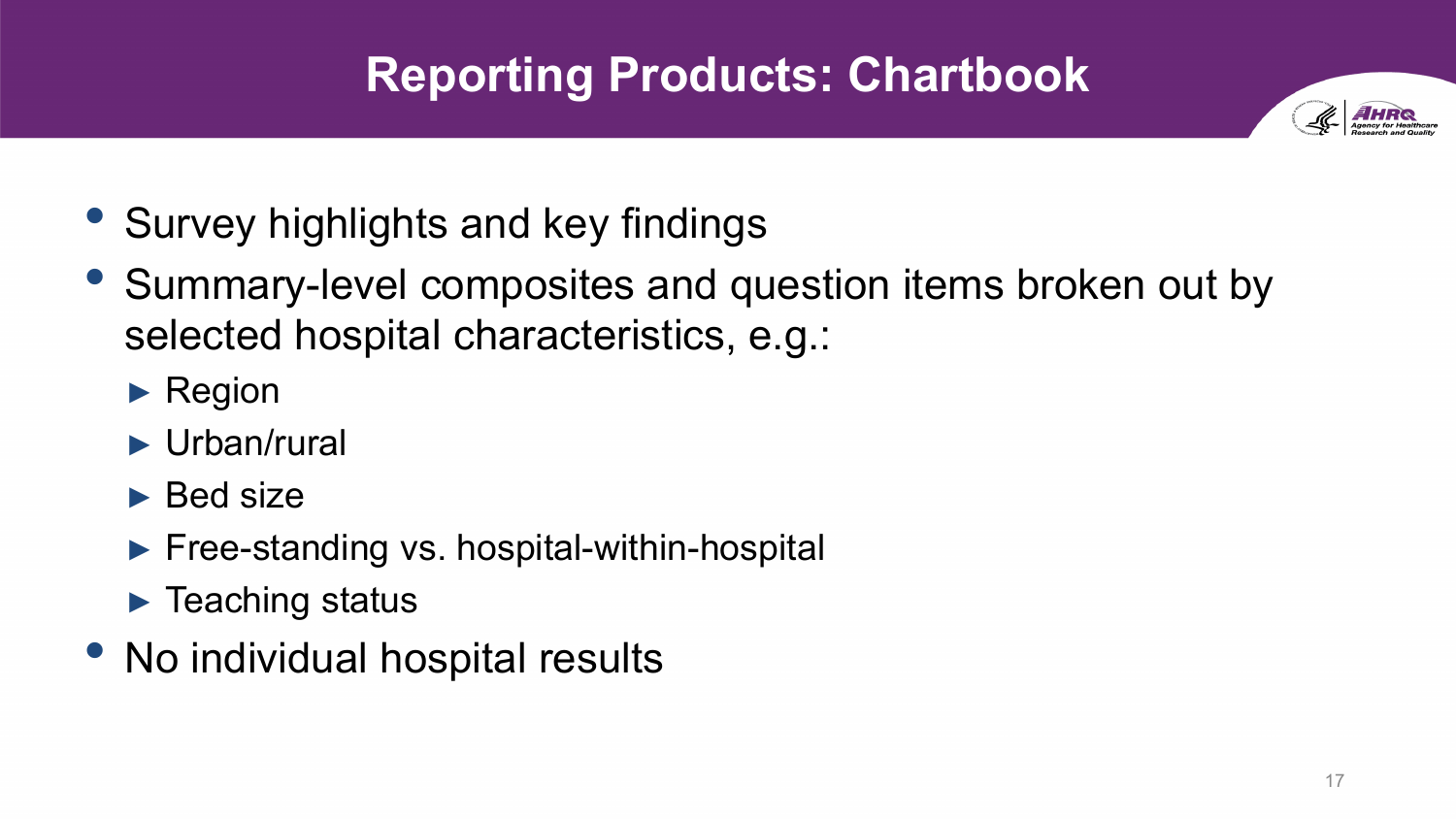# **Chartbook: Sample Comparison Chart**



#### **Communication Between You and Your Child's Nurses**

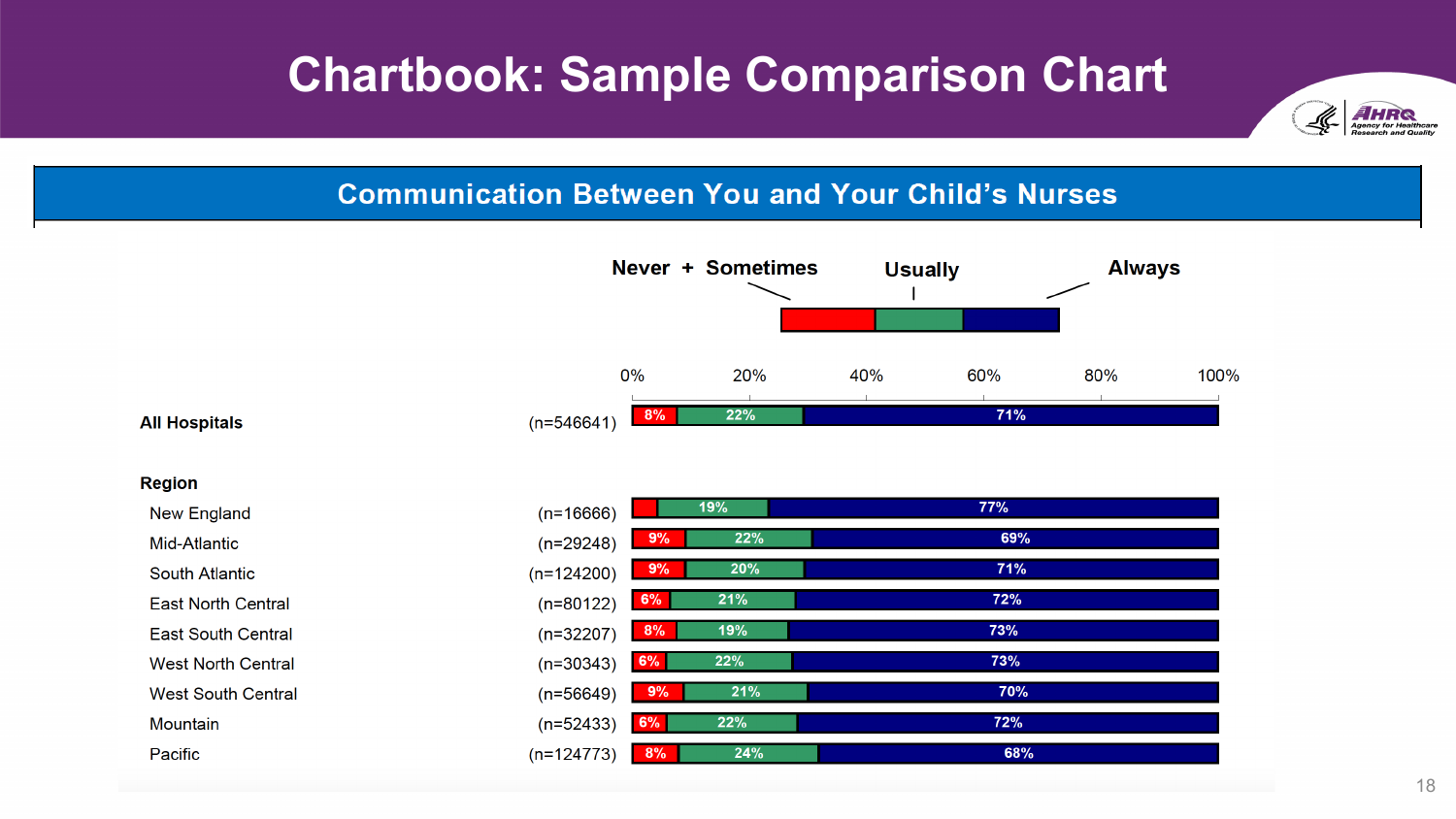### **Sample Private Feedback Report**



|                | A                                            | B                                                 | C            | D   | E.               | $-$ F.         | G                                                                   | H            | -1               | $\mathsf{J}$ | K           | L.                                                  | M            | N                | 0         | P                   |
|----------------|----------------------------------------------|---------------------------------------------------|--------------|-----|------------------|----------------|---------------------------------------------------------------------|--------------|------------------|--------------|-------------|-----------------------------------------------------|--------------|------------------|-----------|---------------------|
| $\mathbf{1}$   |                                              | <b>Child HCAHPS Private Feedback Report</b>       |              |     |                  |                |                                                                     |              |                  |              |             |                                                     |              |                  |           |                     |
| $\overline{2}$ |                                              | Q23: Providers kept parent informed about care    |              |     |                  |                | Q25: Providers gave parent enough information about test<br>results |              |                  |              |             | <b>Keeping You Informed About Your Child's Care</b> |              |                  |           |                     |
|                |                                              | <b>Valid</b><br>Sometimes/<br><b>Significance</b> |              |     |                  |                | <b>Significance</b><br><b>Valid</b><br>Sometimes/                   |              |                  |              |             | <b>Valid</b>                                        | Sometimes/   |                  |           | <b>Significance</b> |
| 3              | <b>Comparison Unit</b>                       | <b>Responses</b>                                  | <b>Never</b> |     | Usually   Always | <b>Test</b>    | <b>Responses</b>                                                    | <b>Never</b> | Usually   Always |              | <b>Test</b> | <b>Responses</b>                                    | <b>Never</b> | Usually   Always |           | <b>Test</b>         |
| 4              | 2021 Child HCAHPS<br><b>Database Average</b> | 36,291                                            | 14%          | 28% | 58%              |                | 21,412                                                              | 21%          | 27%              | 52%          |             | 38,788                                              | 17%          | 28%              | 55%       |                     |
| 5              | <b>Collaborative/Association</b>             | 3,089                                             | 14%          | 28% | 58%              |                | 1,847                                                               | 23%          | 26%              | 51%          |             | 3,321                                               | 18%          | 27%              | 54%       |                     |
| 6              | <b>Health System</b>                         | 427                                               | 15%          | 26% | 60%              |                | 256                                                                 | 17%          | 28%              | 56%          |             | 463                                                 | 16%          | 27%              | 58%       |                     |
| $\overline{7}$ | <b>Hospital A</b>                            | 184                                               | 15%          | 25% | 60%              | $\overline{2}$ | 116                                                                 | 22%          | 27%              | 51%          | 2           | 199                                                 | 19%          | 26%              | 55%       | 2                   |
| 8<br>٥         | <b>Hospital B</b>                            | 243                                               | 14%          | 27% | 60%              | $\mathbf{2}$   | 140                                                                 | 11%          | 28%              | 61%          | 3           | 264                                                 | 13%          | 27%              | 60%<br>19 | 3                   |